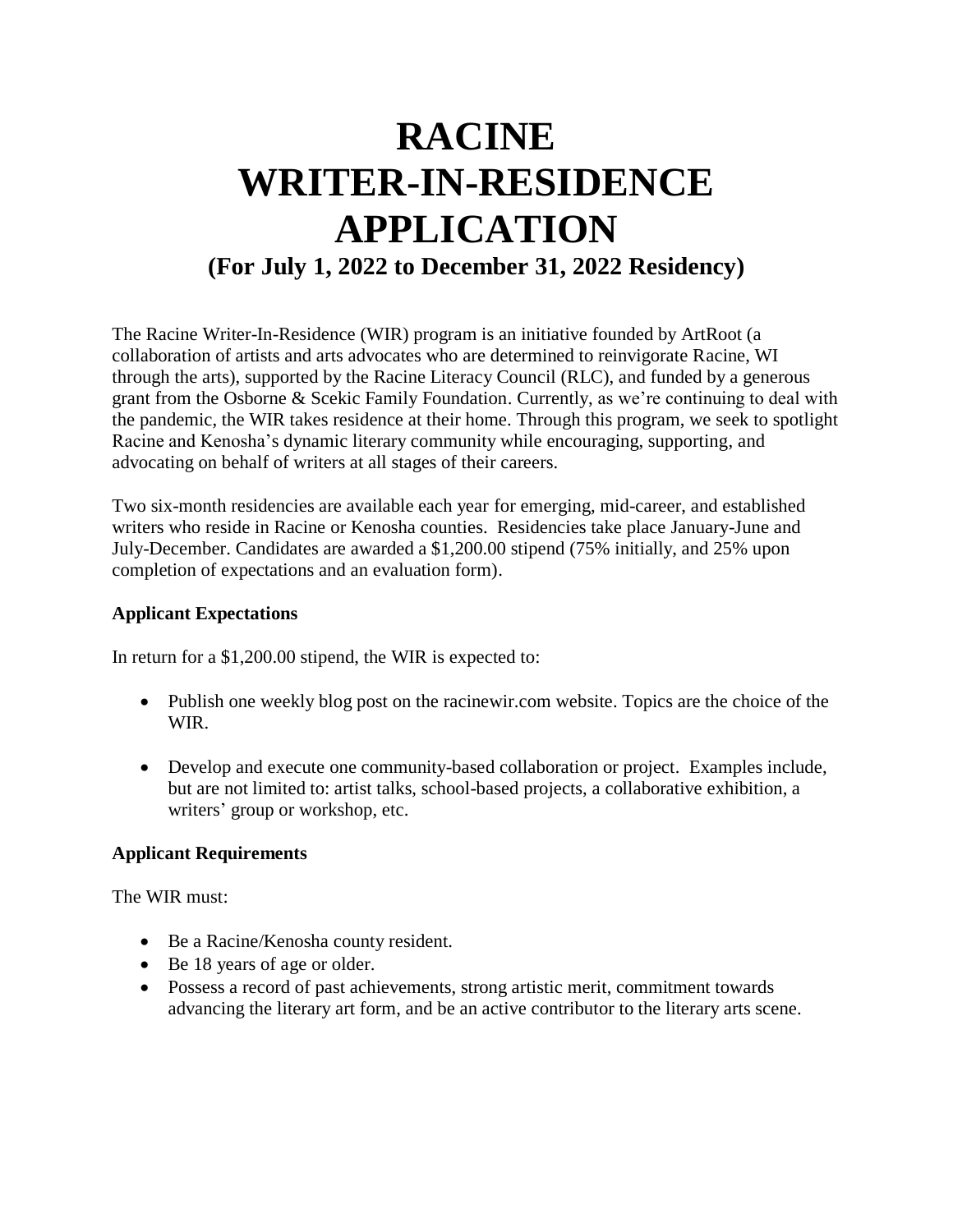- Submit a cover letter, not to exceed one page in length that outlines the following:
	- o If applicable, names of publications that have published your work.
	- o Information on any recognition you have received as a writer.
	- o Any educational work in the literary arts.
	- o Places where you have presented your work in the last two years.
	- o Information on your professional career, volunteer work, and hobbies as they apply to the literary arts and to literacy in general.
	- o The reason why you wish to become the WIR.
- Submit three writing samples, limited to one page each, as separate Microsoft Word documents, either digitally or through physical mail (see below for addresses). Font should be 12 pt. Please place your name and contact information on each page. Diversity in writing is a plus.
- Submit one page describing the community-based collaboration or project you would like to develop as the WIR.
- Submit a resume or CV not exceeding one page.
- Provide a picture of yourself and a brief bio to be included in our promotional materials.
- Optional: Letters of recommendation.